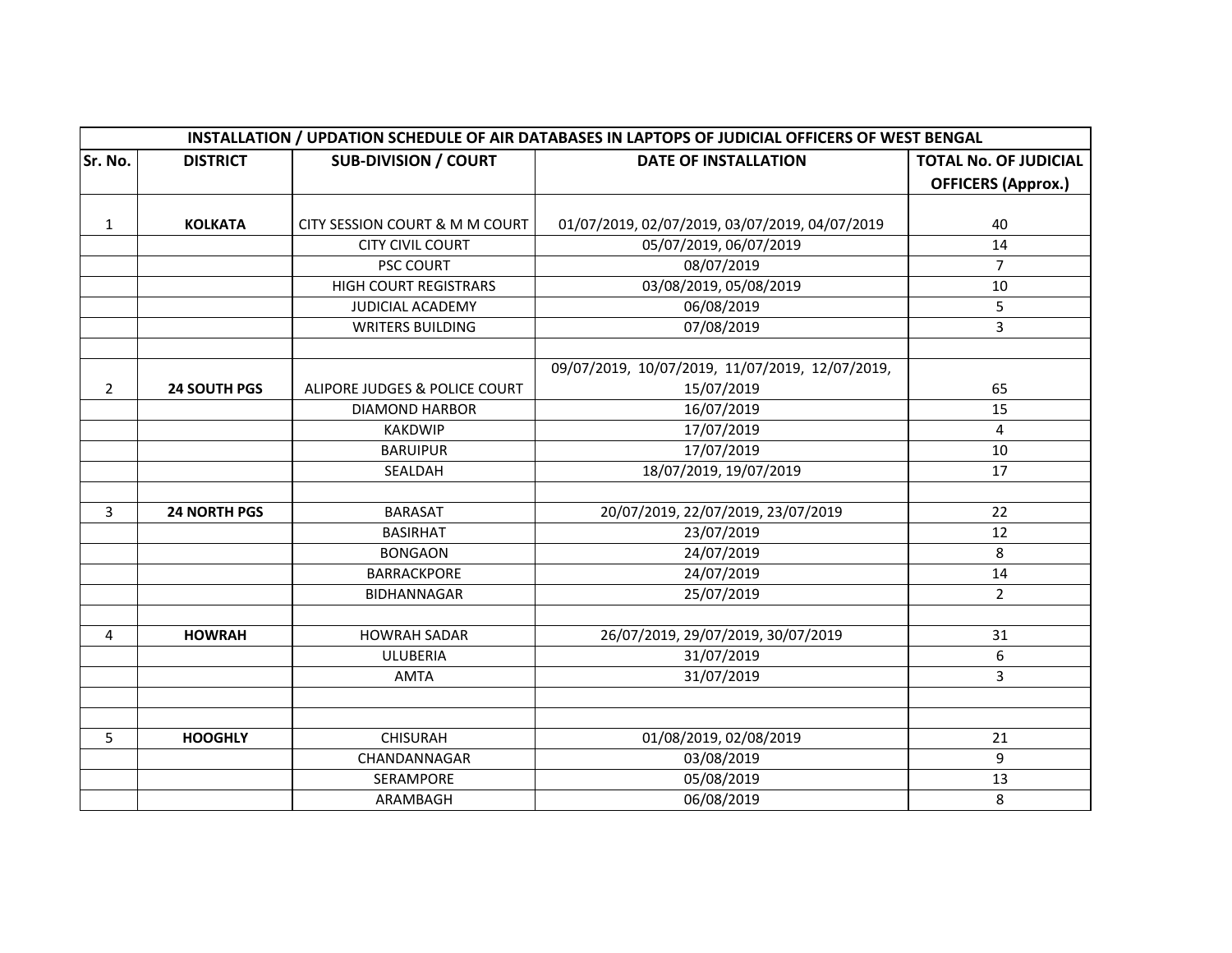|                | INSTALLATION / UPDATION SCHEDULE OF AIR DATABASES IN LAPTOPS OF JUDICIAL OFFICERS OF WEST BENGAL |                             |                                    |                          |             |  |
|----------------|--------------------------------------------------------------------------------------------------|-----------------------------|------------------------------------|--------------------------|-------------|--|
| Sr. No.        | <b>DISTRICT</b>                                                                                  | <b>SUB-DIVISION / COURT</b> | <b>DATE OF INSTALLATION</b>        | <b>TOTAL No. OF</b>      | <b>TEAM</b> |  |
|                |                                                                                                  |                             |                                    | <b>JUDICIAL OFFICERS</b> |             |  |
|                |                                                                                                  |                             |                                    | (Approx.)                |             |  |
| $\mathbf{1}$   | <b>NADIA</b>                                                                                     | KALYANI                     | 02/07/2019                         | 7                        | Team C      |  |
|                |                                                                                                  | RANAGHAT                    | 02/07/2019                         | 9                        | Team C      |  |
|                |                                                                                                  | <b>TEHATTA</b>              | 03/07/2019                         | 5                        | Team C      |  |
|                |                                                                                                  | <b>NABADWIP</b>             | 03/07/2019                         | 3                        | Team C      |  |
|                |                                                                                                  |                             | 05/7/2019, 06/7/2019, 08/7/2019,   | 28                       | Team C      |  |
|                |                                                                                                  | <b>KRISHNANAGAR</b>         | 09/7/2019                          |                          |             |  |
|                |                                                                                                  |                             |                                    |                          |             |  |
|                |                                                                                                  |                             |                                    |                          | Team C      |  |
| $\overline{2}$ | <b>MURSHIDABAD</b>                                                                               | <b>BERHAMPORE</b>           | 10/7/2019, 11/07/2019, 15/07/2019  | 22                       |             |  |
|                |                                                                                                  | <b>JANGIPUR</b>             | 12/07/2019                         | 11                       | Team C      |  |
|                |                                                                                                  | <b>KANDI</b>                | 12/07/2019                         | 8                        | Team C      |  |
|                |                                                                                                  | LALBAGH                     | 15/07/2019                         | 10                       | Team C      |  |
|                |                                                                                                  |                             |                                    |                          | Team C      |  |
|                |                                                                                                  |                             |                                    |                          |             |  |
| $\overline{3}$ | <b>MALDA</b>                                                                                     | SADAR                       | 16/07/2019, 17/07/2019             | 16                       | Team C      |  |
|                |                                                                                                  | CHANCHAL                    | 18/07/2019                         | 6                        | Team C      |  |
|                |                                                                                                  |                             |                                    |                          |             |  |
| $\overline{4}$ | <b>SOUTH DINAJPUR</b>                                                                            | <b>BALURGHAT</b>            | 19/07/2019,20/07/2019              | 10                       | Team C      |  |
|                |                                                                                                  | <b>BUNIADPUR</b>            | 20/07/2019                         | 3                        | Team C      |  |
|                |                                                                                                  |                             |                                    |                          |             |  |
| 5              | <b>NORTH DINAJPUR</b>                                                                            | <b>RAIGUNJ</b>              | 22/07/2019, 23/07/2019             | 14                       | Team C      |  |
|                |                                                                                                  | <b>ISLAMPUR</b>             | 23/07/2019                         | 6                        | Team C      |  |
|                |                                                                                                  |                             |                                    |                          |             |  |
| 6              | <b>DARJEELING</b>                                                                                | <b>SILIGURI</b>             | 24/07/2019, 25/07/2019             | 13                       | Team C      |  |
|                |                                                                                                  |                             |                                    |                          | Team C      |  |
|                |                                                                                                  | DARJEELING                  | 25/07/2019, 26/07/2019& 29/07/2019 | 20                       |             |  |
|                |                                                                                                  |                             |                                    |                          |             |  |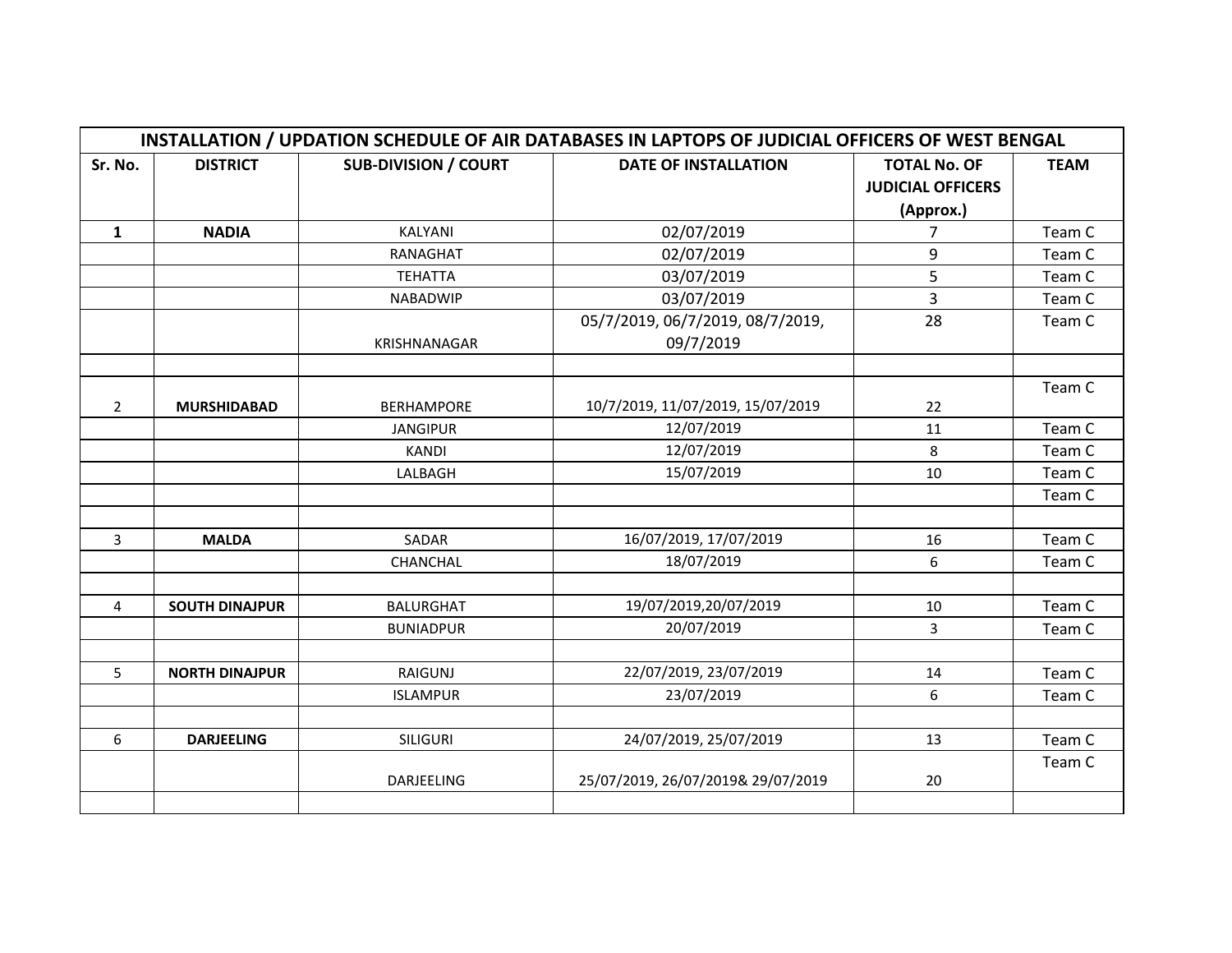| <b>JALPAIGURI</b> | <b>JALPAIGURI</b> | 30/07/2019, 31/07/2019             |    | Team C |
|-------------------|-------------------|------------------------------------|----|--------|
|                   |                   |                                    |    |        |
| Alipurduar        | Alipurduar        | 01/08/2019, 02/08/2019             |    | Team C |
|                   |                   |                                    |    |        |
|                   |                   |                                    |    | Team C |
| <b>COOCHBEHAR</b> | COOCHBEHAR        | 03/08/2019, 05/08/2019, 06/08/2019 | 26 |        |